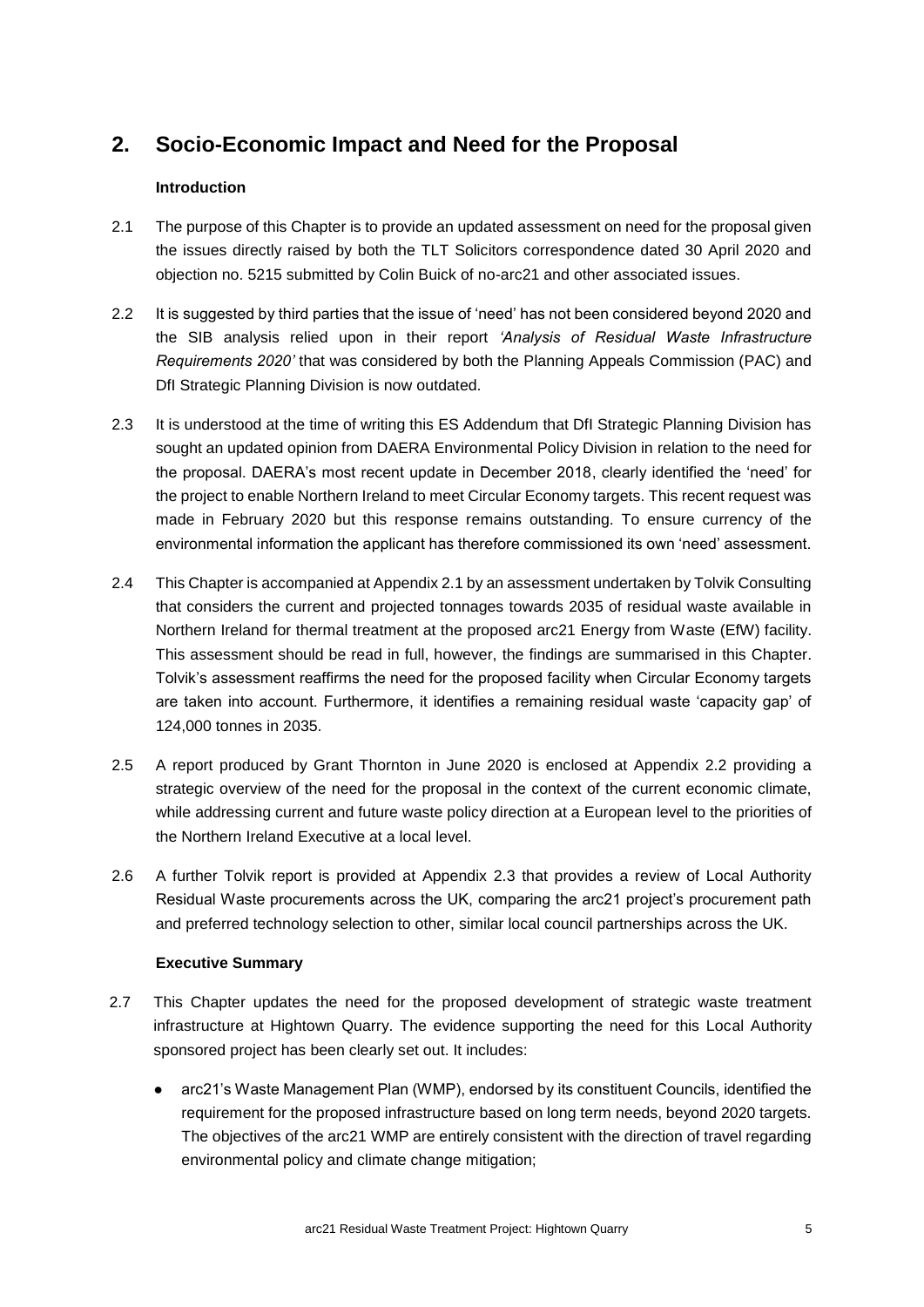- Environmental policy in the form of the Circular Economy Package (CEP) is now law. By 2035 NI Councils will have to ensure that less than 10% of their waste is sent to landfill, in 2018/19, 28% was sent to landfill. By 2035 a 65% recycling rate applies, in 2018/19 the recycling rate was 49.5%. A step change is required to meet these targets. Integrated recycling and energy recovery infrastructure as proposed will directly support the achievement of these targets;
- The UK Government Committee on Climate Change (CCC) recommended that the NI Executive ban biodegradable waste to landfill by 2025. Should the Executive decide to adopt this climate mitigation policy it would bring NI in line with Scotland and Wales and would create an even more urgent need for indigenous EfW infrastructure as an alternative to landfill;
- As identified by DAERA'S latest review, existing landfill capacity in NI is running out. The continuation of landfill as a waste management method or policy option when other less harmful alternatives can be provided risks exacerbating climate change and irreversibly damaging our shared planet;
- Continuing to rely on the export of waste, at a cost of £16m per year, to meet environmental obligations is a high risk approach as gate fees and taxes in many European EfWs rise while capacity is being prioritised for local needs. The approach is not commensurate with the CEP and revised Waste Framework Directive principles of self-sufficiency and proximity as well as being counterintuitive as an indigenous renewable energy source is transported large distances to add to the energy security of others while reducing NI's. Furthermore, there are significant GHG emissions associated with the transport of waste by land and sea to destinations such as Sweden and Denmark;
- The Tolvik Consulting NI Waste Market Review modelled projections for residual waste taking into account the impact of COVID-19, BREXIT and assumes that 65% recycling is achieved in 2035. Their analysis concludes that in 2035 there will be a 'capacity gap' of 124,000 tonnes. This would suggest, that including existing thermal treatment facilities in NI there will be sufficient waste to ensure the arc21 EfW is not oversized; and
- arc21 are one of only three Local Authorities or partnerships in the UK generating a significant amount of waste that are yet to procure a long term residual waste solution. In the absence of the proposed solution, NI will miss the opportunity to realise £240m of private investment towards public services, contribute towards renewable energy and climate mitigation targets, enhance NI's security of energy supply and provide a reliable waste management solution.

#### **Waste Management Policy Context**

2.8 Prior to the grant of planning permission in September 2017 for the proposed arc21 facility, a hearing was conducted by the PAC in October 2016 with the PAC providing its independent report and recommendation to the Department in March 2017. The Commission recommended that planning permission be granted subject to conditions.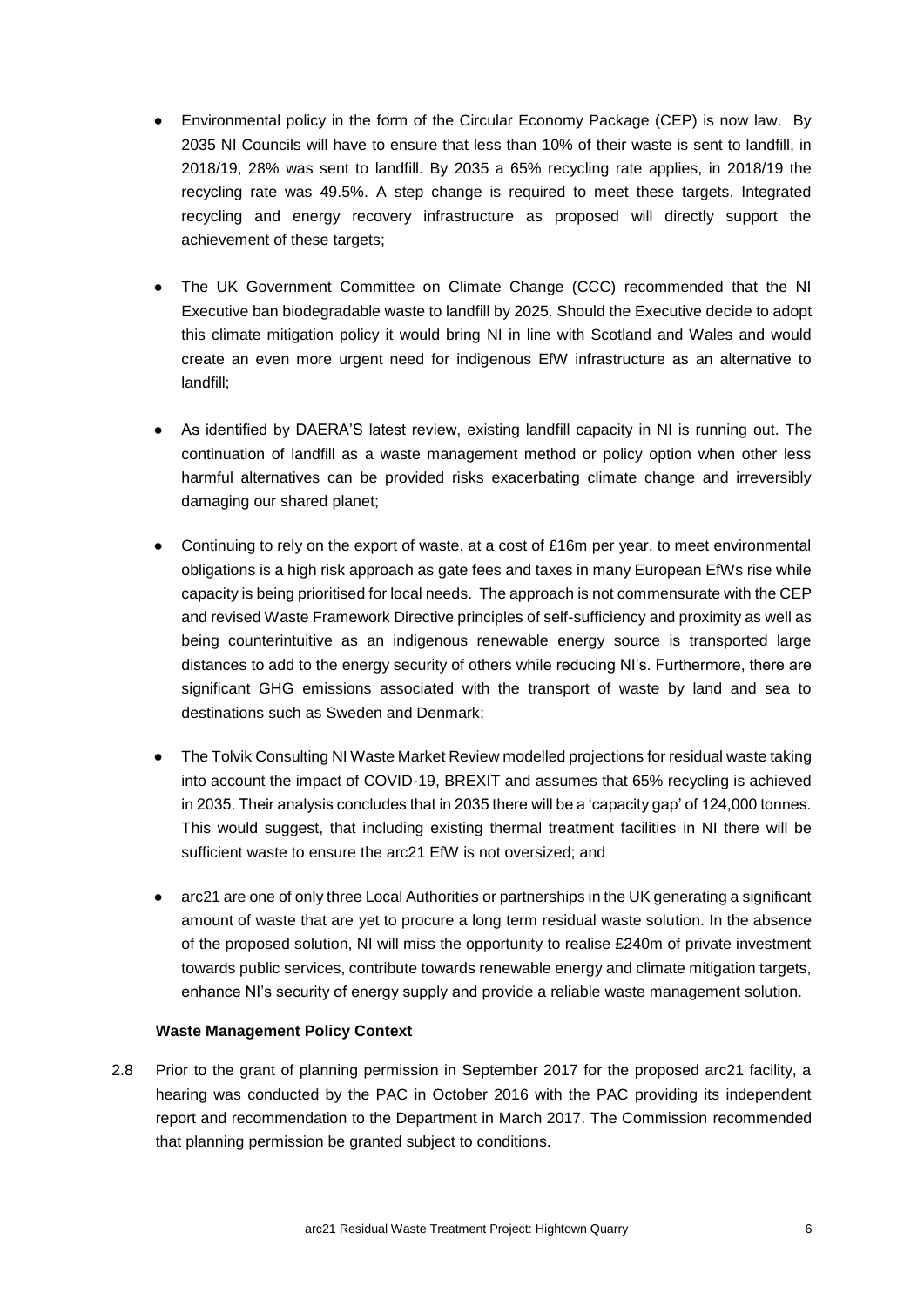- 2.9 As part of the hearing and subsequent PAC report, the waste management policy considerations at that time were set out in detail at paragraphs 31-62. This included reference and consideration to the following:
	- Planning Policy Statement 11 'Planning and Waste Management' (PPS11), specifically Policy WM2;
	- DoE Environmental Policy Division Waste Prevention Programme Road to Zero Waste (2014) (WPP);
	- Delivering Resource Efficiency Northern Ireland Waste Management Strategy (2013) (WMS);
	- arc21 Waste Management Plan (2015) (WMP);
	- SIB Analysis of Residual Waste Treatment Capacity 2020 (2015);
	- The Mills Report (2013); and
	- EU Commission's Circular Economy Package (2015) (CEP).
- 2.10 The planning policy context for the proposal is unchanged insofar as Policy WM2 of PPS11 remains the prevailing planning policy that makes clear that any assessment of need is limited to whether it is established through the WMS and the relevant WMP:

*'Proposals for the development of a waste collection or treatment facility will be permitted where:*

- *a. There is a need for the facility as established through the WMS and the relevant WMP, except in the cases of a waste water treatment works where the need must be demonstrated to the Department's satisfaction…'.*
- 2.11 The Commissioner clearly stated at para 36 of their report that:

*'It is important to recognise that the subject Section 26 process is not a forum for questioning or amending the content of either the WMS or the arc21 WMP'.* 

- 2.12 It remains the case as presented by the applicant to the PAC at that time that the arc21 WMP determined its capacity requirements for the proposal based on a longer term view of residual waste requirements beyond the 2020 target. The arc21 waste tonnage predictions for the residual waste treatment project were also conservative to allow for waste minimisation and additional recycling. The arc21 approach endorsed by its constituent Councils was to anticipate the direction of travel of policy so as to future-proof the proposed infrastructure, the waste hierarchy being a guiding principle.
- 2.13 Notwithstanding, it is acknowledged that the policy context for waste management and climate change has evolved in the intervening period which merits further consideration below.

*arc21 WMP*

2.14 The current arc21 WMP, has been prepared by the arc21 region in fulfilment of its Councils' obligations under Article 23 of the Waste and Contaminated Land (Northern Ireland) Order 1997.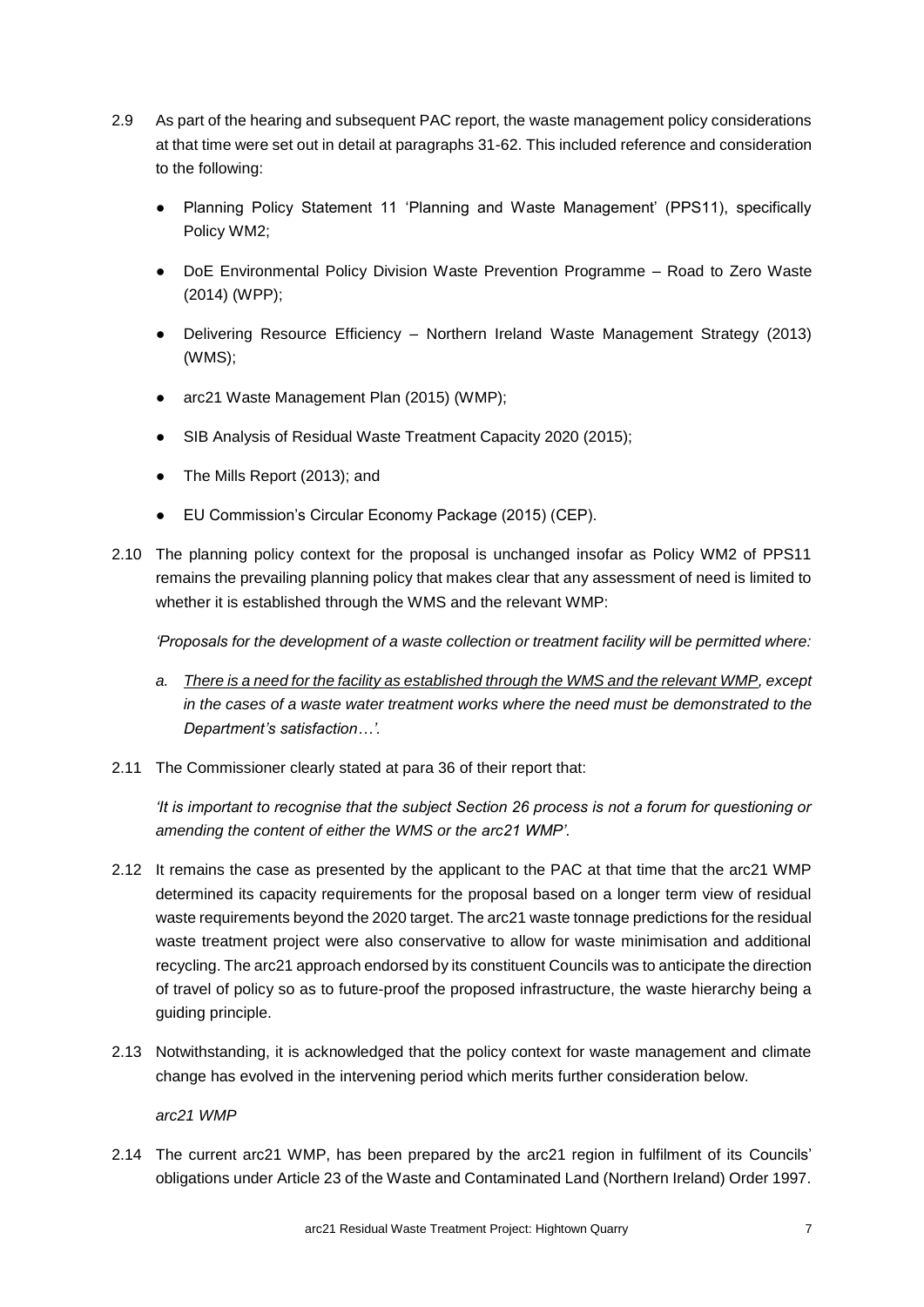The Plan provides a framework for waste management provision and a regional network of facilities for all controlled wastes within the arc21 region. It establishes the overall need for waste management capacity and details the proposed arrangements to deal with the wastes produced in a sustainable manner. The development and delivery of the residual waste treatment project at Hightown Quarry is a key component of the WMP.

2.15 Whilst the WMP refers to a number of date driven targets (contained within the WMS and EU Waste Policy and Legislation, namely the Landfill Directive 93/31/EC limiting the quantity of biodegradable waste going to landfill to 35% of 1995 levels by 2020), it is acknowledged that:

*'Energy from Waste, incorporating state of the art environmental protection will form part of the solution for the long term management of residual waste, and will not distract effort from increasing recycling and composting'*. (Emphasis added)

- 2.16 In this regard, arc21's WMP confirms their preferred option for achieving this objective by way of a circa. 240,000tpa Mechanical Biological Treatment (MBT) facility and a circa. 210,000tpa EfW facility at a site capable of accommodating an integrated residual waste treatment facility embracing both technologies at Hightown Quarry.
- 2.17 The WMP is endorsed by DAERA and arc21's constituent Councils who are democratically mandated to act on behalf of their residents.
- 2.18 The arc21 WMP therefore remains current and the assessment of need is established through this WMP. Furthermore, the objectives of the arc21 WMP are entirely consistent with the direction of travel regarding environmental policy and climate change mitigation.
- 2.19 As well as the arc21 WMP due consideration should be given to the following waste management, climate change policies, plans, consultations and NI Executive agreements when considering the need for this project:
	- Waste Management Plan for Northern Ireland (WMPNI);
	- The Circular Economy Package (CEP) 2018;
	- The UK Committee of Climate Change (CCC) Reducing emissions in NI;
	- New Decade, New Approach Agreement;
	- Future Recycling and Separate Collection of Waste of a Household Nature in NI; and
	- No Time to Waste- Resources Recovery and the Road to Net Zero.

*Waste Management Plan (NI)*

2.20 DAERA's Waste Management Plan for Northern Ireland (WMPNI) was published in 2019. It makes clear that it is not the intention of this document to introduce any new policies or to change the landscape of how waste is managed in NI. Instead, its core aim is to bring current waste management policies under the umbrella of one national plan.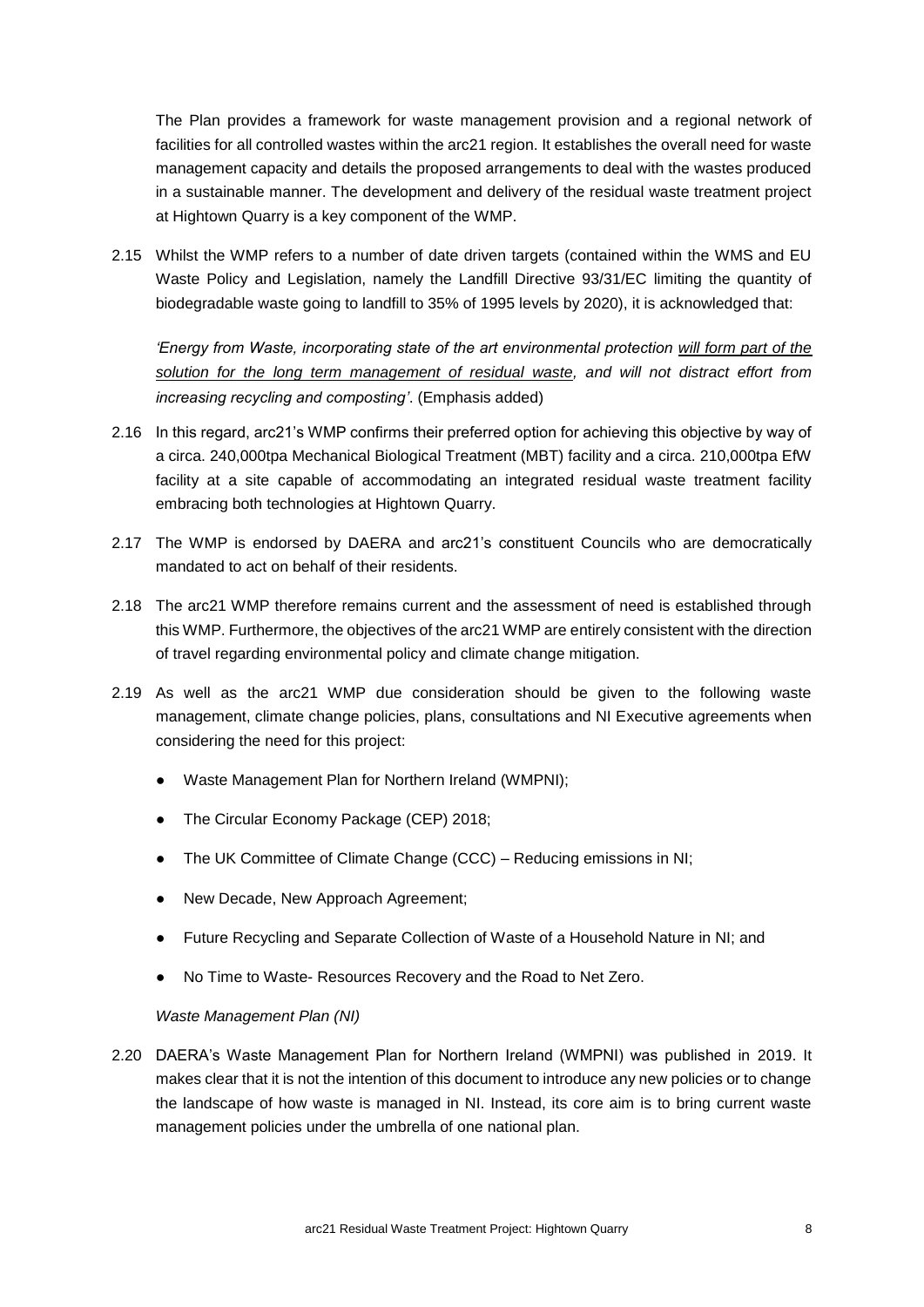- 2.21 This WMPNI updates the previous waste management plan for Northern Ireland, which was a collection of a series of documents including the WMS and arc21 WMP.
- 2.22 Current waste policies in Northern Ireland remain as are set out in the WMS, Delivering Resource Efficiency. However, the WMPNI confirms it is DAERA's intention to revise this strategy as the focus moves from waste management to a low carbon, circular economy.

*EU Circular Economy Package 2018* 

- 2.23 The EU's CEP<sup>1</sup> published in 2018 has been adopted into UK law including NI as of July 2020.
- 2.24 Its aim is to move towards a more Circular Economy which will see us keeping resources in use as long as possible, extracting maximum value from them, minimising waste and promoting resource efficiency.
- 2.25 The CEP sets out a number of ambitious recycling and landfill targets that will have to delivered as part of any new WMS or WMP brought forward:
	- With regard to landfill, Councils will be expected to ensure that all waste suitable for recycling or recovery shall not be sent to landfill by 2030, except for waste for which landfill is the best outcome.
	- Councils will have to ensure that by 2035, less than 10% of the municipal waste generated is sent to landfill.
	- Revised targets for the reuse and recycling of municipal waste to at least 55% of municipal waste by 2025, 60% by 2030 and 65% by 2035.
- 2.26 As outlined in the Tolvik Report (Appendix 2.1), NI Councils continue to send large volumes of waste to landfill. In 2018, 294kt or 28% of local authority collected waste was sent to landfill. In the same year the recycling rate was 49.2%. A step change will be required in managing municipal waste if the CEP targets are to be achieved.
- 2.27 That step change will require robust, strategic waste infrastructure in NI which will negate the requirement for NI to continue exporting waste. An approach which is not commensurate with the Circular Economy principles of self-sufficiency and proximity as well as being counter intuitive considering an indigenous renewable energy resource is being transported large distances to supply energy to other European households and businesses.
- 2.28 Figure 2.1 overleaf by the Ellen MacArthur Foundation (as used in a presentation to the Joint NILGA Network Meeting on 04 Sept 2020 *"Councils, the Circular Economy and a Green Recovery"*) captures the essence of the Circular Economy and the flow of materials, nutrients, components and products in an economy. This systemic approach is designed to benefit society, business and the environment.
- 2.29 The arc21 project through mechanical recyclate extraction, biological treatment, energy recovery and residue recycling and recovery will play a fundamental role in the transition to a Circular

<sup>1</sup> [https://www.gov.uk/government/publications/circular-economy-package-policy-statement/circular-economy-package-policy](https://www.gov.uk/government/publications/circular-economy-package-policy-statement/circular-economy-package-policy-statement)[statement](https://www.gov.uk/government/publications/circular-economy-package-policy-statement/circular-economy-package-policy-statement)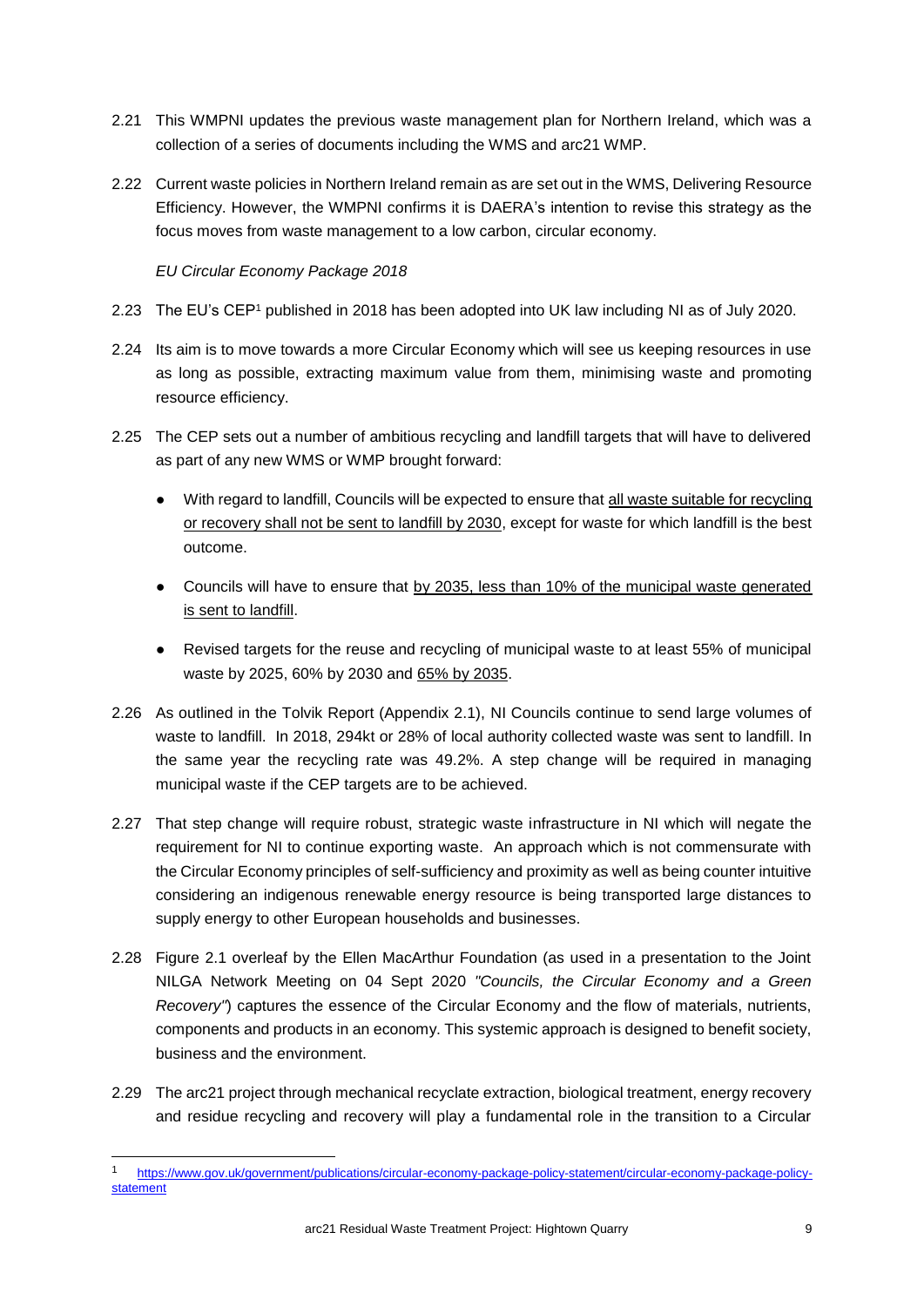Economy. The proposed development can play a further key role in the 'Green Recovery' as an anchor for other Circular Economy developments such as district heating, hydrogen generation and distribution.



**Figure 2.1 Cycles in a Circular Economy**

*New Decade New Approach Agreement*

- 2.30 With the return of the Northern Ireland Executive, *New Decade New Approach<sup>2</sup>* was published in January 2020 which set out the priorities for the Programme for Government (PfG) for 2020 and beyond.
- 2.31 The parties recognise the need for a co-ordinated and strategic approach to the challenge of climate change within the PfG. The actions and interventions include:
	- A new Energy Strategy that will set ambitious targets and actions for a fair and just transition to a zero carbon society;
	- A new Economic Strategy that will support clean and inclusive growth and create jobs as part of a Green New Deal;
	- The creation of a new plan that will eliminate plastic pollution; and
	- The support of an alternative scheme to RHI that will cut carbon emissions associated with heat energy.
- 2.32 As detailed in the Grant Thornton report (Appendix 2.2) the proposed development can play a key role as an anchor for other decarbonisation developments such as district heating, energy

<sup>2</sup>[https://assets.publishing.service.gov.uk/government/uploads/system/uploads/attachment\\_data/file/856998/2020-01-](https://assets.publishing.service.gov.uk/government/uploads/system/uploads/attachment_data/file/856998/2020-01-08_a_new_decade__a_new_approach.pdf) [08\\_a\\_new\\_decade\\_\\_a\\_new\\_approach.pdf](https://assets.publishing.service.gov.uk/government/uploads/system/uploads/attachment_data/file/856998/2020-01-08_a_new_decade__a_new_approach.pdf)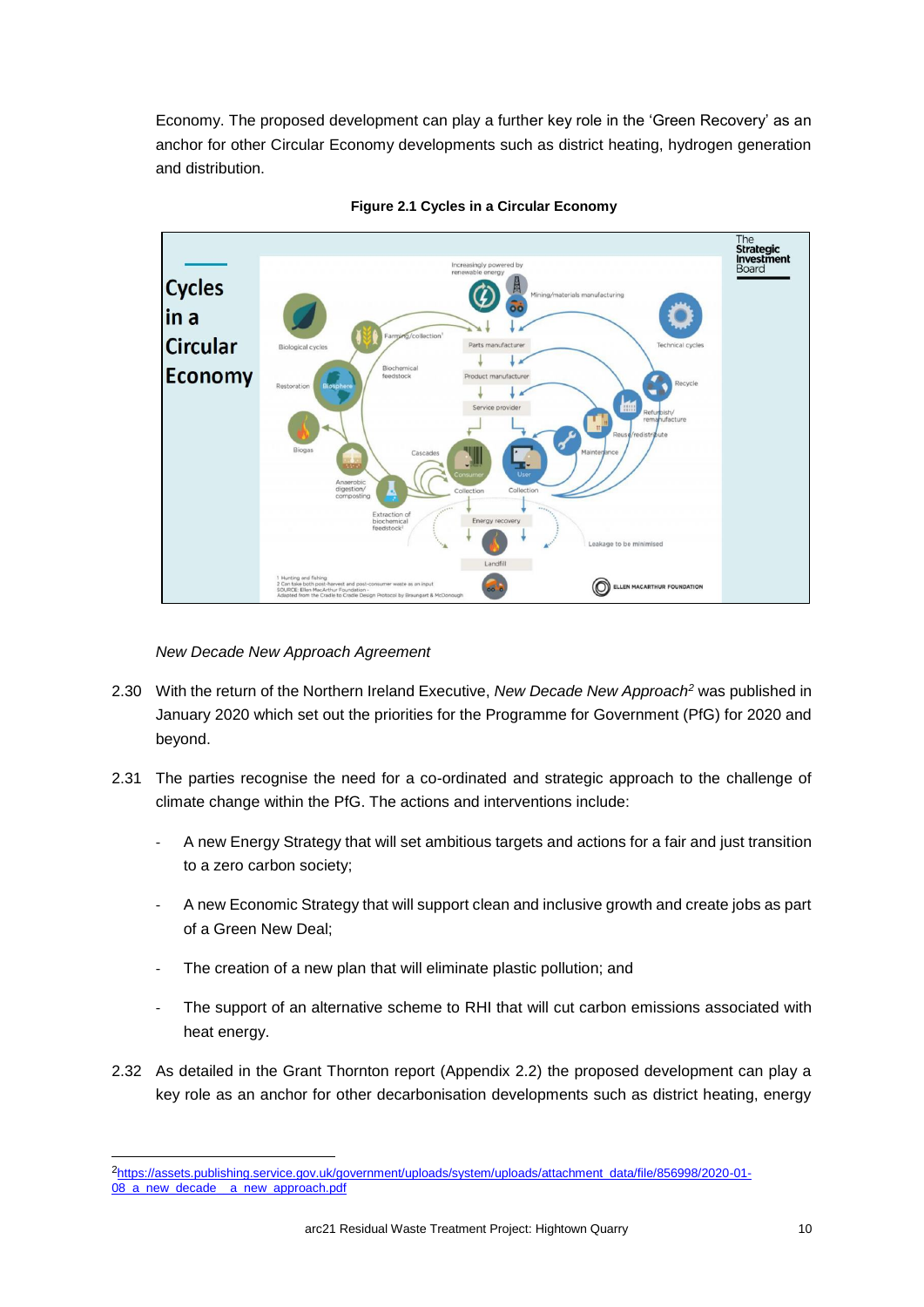storage or hydrogen generation and distribution as well as being a key enabler of economic growth not reliant on NI government funding.

*UK Committee on Climate Change – Reducing Emissions in Northern Ireland*

- 2.33 The UK CCC who are responsible for providing independent advice to government on building a low-carbon economy and preparing for climate change, in February 2019, presented a series of recommendations<sup>3</sup> to its commissioning DAERA which included policy options for decarbonising waste in NI.
- 2.34 The CCC identified five biodegradable waste streams that should be banned from landfill in NI by 2025, ahead of the CEP mandated date of 2035. This was further reinforced in their recommendation report<sup>4</sup> to the UK Parliament in June 2020 that all regions of the UK including Northern Ireland legislate this year to implement this recommendation.
- 2.35 With an earlier banning of biodegradable waste streams to landfill, the CCC state that this would allow businesses and local authorities sufficient time to prepare for the necessary collection and treatment infrastructure to develop. The report further notes that the role of EfW plants to treat diverted waste should be assessed, with specific reference to the proposed development as follows:

*'The arc21 judicial review, in which planning permission for a £240 million waste incinerator was overturned by the High Court, may negatively impact Northern Ireland's ability to deal with waste diverted from landfill in the near term (pg 115)'.*

2.36 Whilst it is widely known when methane escapes from landfill it is 28 times more potent a greenhouse gas than carbon dioxide over a 100-year period what is less well appreciated, and why the UK Parliament's CCC are keen to see in Northern Ireland biodegradable waste diverted from landfill a soon as practicable (i.e. by 2025), is that methane is *84 times more potent over*  a 20-year period<sup>5</sup>. This nearer term horizon is a crucial timescale for mitigating climate change and for NI and the UK and EU meeting their 2030 and 2050 targets. Continuation of landfill as a waste management method or policy option when other less harmful alternatives can be provided risks exacerbating climate change and irreversibly damaging our shared planet.

*Future Recycling and Separate Collection of Waste of a Household Nature in Northern Ireland* 

- 2.37 Recently DAERA sought views on the future recycling and separation of waste<sup>6</sup> which will be an important element of a future Circular Economy for Northern Ireland.
- 2.38 The document acknowledges that while significant progress has been made in relation to recycling from 5% in 2000 to achieving the 50% household recycling rate by 2020 as envisaged in the current WMP, there is more to do. Not only to meet upcoming regulatory requirements under the CEP (65% target) but to make the most of opportunities to maximise the economic

<sup>3</sup> <https://www.theccc.org.uk/publication/reducing-emissions-in-northern-ireland/>

<sup>4</sup> <https://www.theccc.org.uk/publication/reducing-uk-emissions-2020-progress-report-to-parliament/>

<sup>5</sup> <https://earthobservatory.nasa.gov/features/MethaneMatters>

<sup>6</sup> [https://www.daera-ni.gov.uk/consultations/discussion-future-recycling-and-separate-collection-waste-household-nature](https://www.daera-ni.gov.uk/consultations/discussion-future-recycling-and-separate-collection-waste-household-nature-northern-ireland)[northern-ireland](https://www.daera-ni.gov.uk/consultations/discussion-future-recycling-and-separate-collection-waste-household-nature-northern-ireland)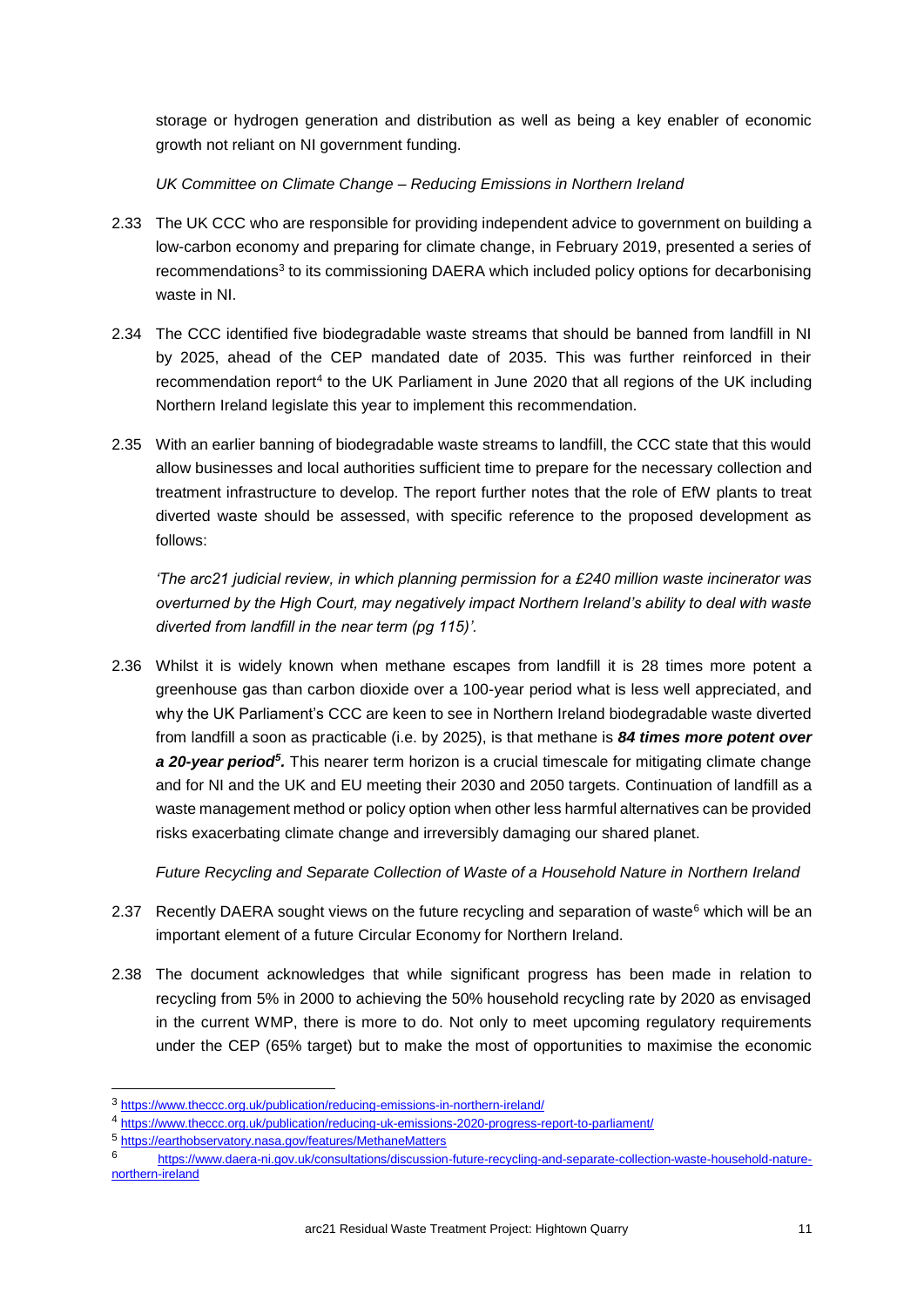potential of recycling, to make a contribution to meeting future climate change commitments as set out in the *New Decade, New Approach Agreement* (January 2020) and help the UK reach net zero carbon emissions by 2050.

- 2.39 The discussion document refers to the Department's latest review of landfill capacities (based on 2018 figures) which show that at current rates of fill the overall remaining non-hazardous landfill capacity is likely to run out within nine years. Without a substantial reduction in the amount of waste ending up in landfill, action will be required to alleviate significant land pressures, potentially leading to extra demand for increasingly limited pressure on available landfill, escalation of gate fees and additional likelihood of illegal dumping.
- 2.40 The discussion document places the challenging nature of the 10% landfill cap by 2035 into the current context whereby the landfill rate for household waste in Northern Ireland reached its lowest rate of 28.4% in 2018/19, a drop of 3.6% on the 2017/18 rate.
- 2.41 It further recognises that there is potential to reduce the amount of waste going to landfill by way of support for increased provision of recycling and residual waste treatment infrastructure or the development and use of EfW facilities in NI. The proposed project supports this position as increased recycling will be achieved through the MBT facility, energy recovery in the EfW and the potential to further recycle and recover residues and metals from the ash remaining after the thermal treatment process.

## *WRAP – Municipal Recycling Potential in Northern Ireland*

- 2.42 A recent WRAP study entitled *Municipal Recycling Potential in Northern Ireland* (June 2020)<sup>7</sup> that is to be read alongside the above discussion document has looked at the feasibility of Northern Ireland reaching the 65% recycling targets for the new definition of municipal waste that will now include business waste of a household nature.
- 2.43 The market analysis undertaken by Tolvik at Appendix 2.1 is consistent with the recent WRAP analysis insofar as it assumes the 65% CEP recycling target can be met through a mix of recycling rates across different waste streams and sources.
- 2.44 The Tolvik analysis has taken a more conservative view on the amount of Commercial and Industrial (C&I) waste arisings available for thermal treatment in NI (less than those estimated in the WRAP analysis), allowing for the impact of COVID-19 for example, yet their analysis concludes in 2035 that there will be a residual waste capacity gap remaining in NI of 124,000 tonnes. This is after 65% recycling is achieved and includes the Full Circle Generation gasification facility thermally treating 160,000 tonnes/year of Refuse Derived Fuel (RDF).

# *No Time to Waste – Resources, Recovery and the Road to Net-Zero*

2.45 A further relevant report entitled *No Time to Waste – Resources, Recovery and the Road to Net-*Zero published in July 2020 by Policy Connect<sup>8</sup>, a UK government cross-party 'think tank' aspires

<sup>7</sup>[https://www.daera-](https://www.daera-ni.gov.uk/sites/default/files/consultations/daera/Municipal%20Recycling%20Potential%20in%20NI%202020%20%28WRAP%20Report%29.PDF)

[ni.gov.uk/sites/default/files/consultations/daera/Municipal%20Recycling%20Potential%20in%20NI%202020%20%28WRAP%20](https://www.daera-ni.gov.uk/sites/default/files/consultations/daera/Municipal%20Recycling%20Potential%20in%20NI%202020%20%28WRAP%20Report%29.PDF) [Report%29.PDF](https://www.daera-ni.gov.uk/sites/default/files/consultations/daera/Municipal%20Recycling%20Potential%20in%20NI%202020%20%28WRAP%20Report%29.PDF)

<sup>8</sup> <https://www.policyconnect.org.uk/research/no-time-waste-resources-recovery-road-net-zero>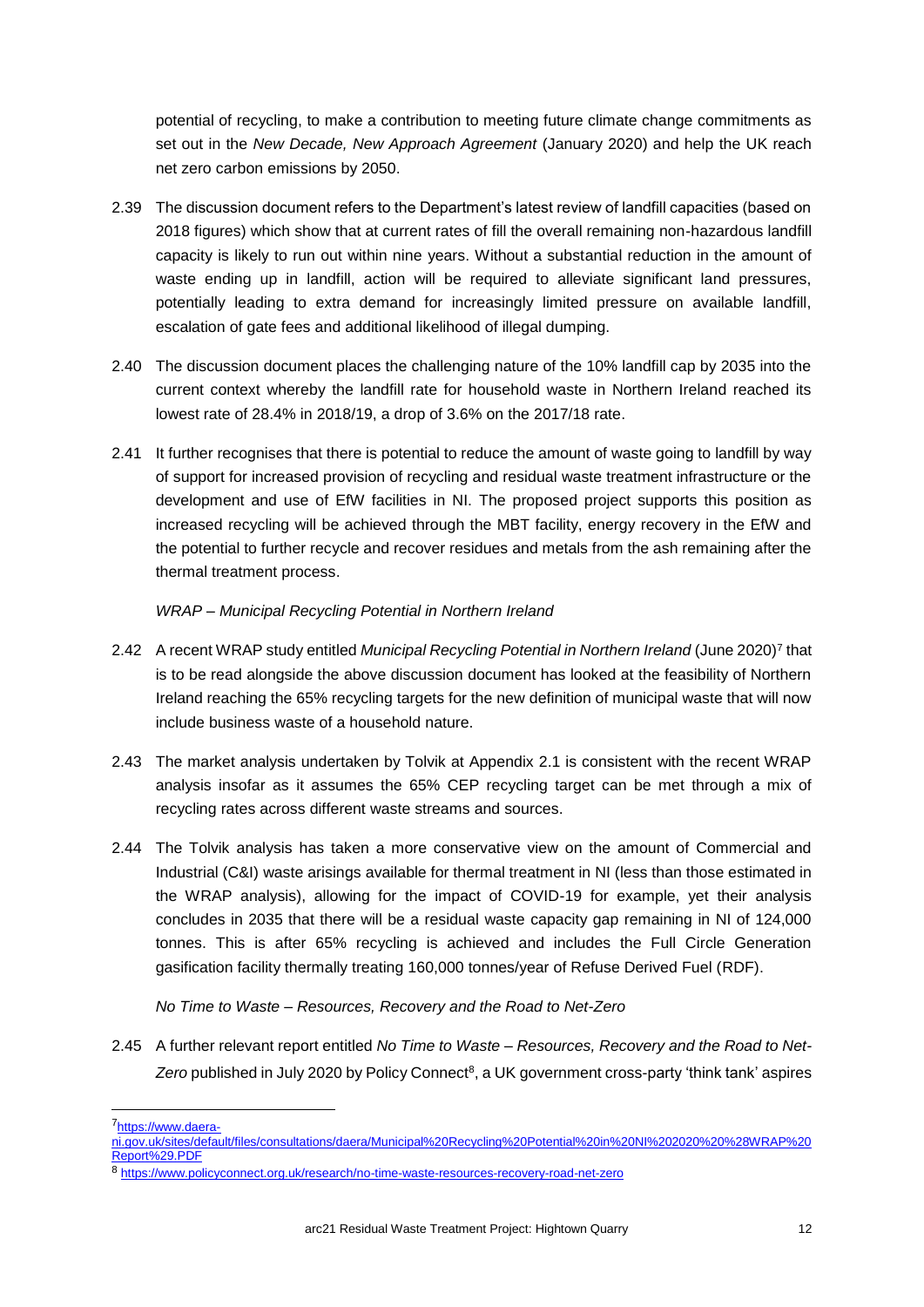to provide practical recommendations for government to productively incorporate residual waste management into the UK's move to net-zero and a circular economy.

- 2.46 The UK report concluded that the landfilling and exporting of non-recyclable waste from UK homes and businesses should be de-prioritised in favour of EfW and recognises that the UK is *"disproportionally lagging behind"* much of Europe in harnessing the benefits of EfW. The report concludes that EfW has an important role to play in the necessary transition ahead: both as the lowest carbon solution for managing residual waste, but also by providing low carbon heat and electricity and supporting other sectors' decarbonisation efforts. It states that waste management must be a key consideration as the UK's focus shifts to net-zero carbon by 2050 and to addressing the long-term impacts of COVID-19.
- 2.47 This inquiry also explored claims that EfW inhibits recycling rates. Their report found no evidence to support this. Conversely, it was found that countries with higher reliance on EfW than landfill, often provide evidence that EfW goes hand in hand with the best recycling performances. By looking across Europe, the countries with the highest and above average recycling rates are those with more EfW and less landfill. For example, in 2018 Germany achieved a 67% recycling rate, 31% thermal treatment (EfW) and 2% landfill.
- 2.48 Such is the case with the proposed development, the report acknowledges that there is also opportunity for EfW to contribute to recycling and waste sorting infrastructure. EfW plants that can be co-located alongside recycling or waste sorting facilities are able to directly export the power generated to the energy intensive recycling processes in tandem with improving EfW efficiency.

#### *Summary*

- 2.49 In summary, the planning policy position remains unchanged since the previous grant of planning permission insofar as there is a need for the proposal as established by way of the WMS and WMP. With the introduction of new Circular Economy recycling targets of 65% by 2035, landfill targets that by 2030 all waste suitable for recycling or recovery shall not be sent to landfill, by 2035 that less than 10% of the municipal waste generated is sent to landfill and the UK Parliament CCC recommendation of a biodegradable landfill ban by 2025, the direction of travel is clear.
- 2.50 Any forthcoming updates to either the WMS or WMP will not depart from the identified need for infrastructure to deal with our residual waste. To the contrary, with diminishing landfill capacity, landfill bans and restrictions and the potential to contribute towards recycling and decarbonisation efforts, the arc21 residual waste treatment project remains a critical requirement to achieve a sustainable future and meet ambitious targets.

#### **Residual Waste Market Assessment**

2.51 As outlined in the Tolvik Report (Appendix 2.1), in Northern Ireland we produce approximately 1 million tonnes of Local Authority collected waste every year and of that approximately 50% or 500kt is currently recycled. That leaves the remaining 50% or 500kt to be managed.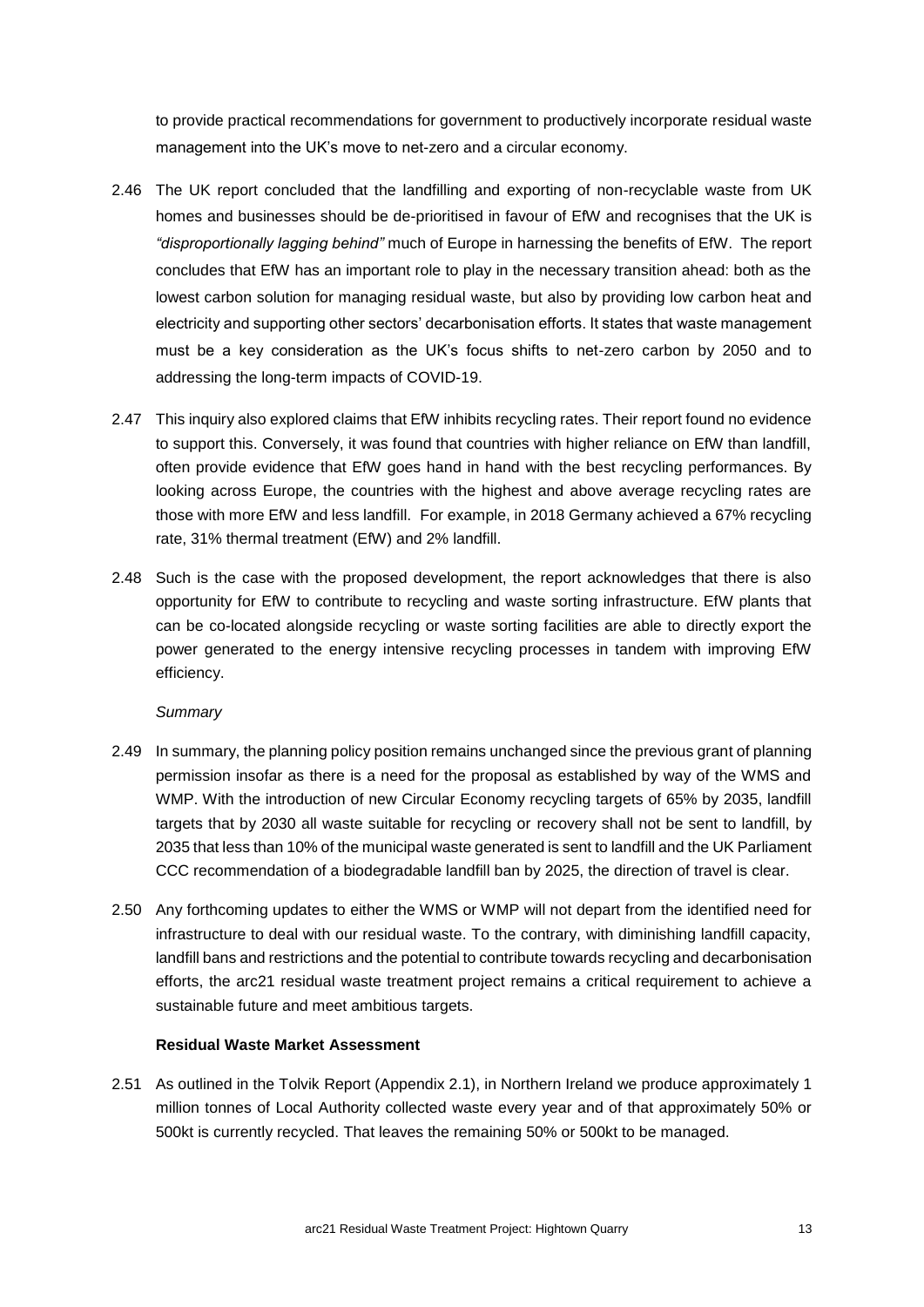- 2.52 This 500kt excludes residual waste generated beyond Local Authority collected waste, for example C&I waste where such waste is similar in composition to waste from households. This classification is consistent with the CEP, WRAP's June 2020 study for DAERA and the Tolvik report. Taking this into account, it is estimated in 2018 that approximately 185kt of this waste was generated therefore the total municipal waste in NI to be managed was 642kt.
- 2.53 Of the Local Authority collected household waste, approximately 294kt (c. 28%) was disposed of at landfill in 2018 – this figure significantly increases when accounting for a C&I estimate. From export data available for NIEA, it is also confirmed that approximately 130kt was exported from NI to EfW facilities in Europe including the Republic of Ireland (RoI).
- 2.54 Tolvik's analysis assessed what capacity gap would exist in 2035 and assumes the CEP target of 65% recycling is met. Their analysis concludes that assuming the proposed EfW facility is constructed with a thermal capacity of 210ktpa, it is estimated in 2035 that there will be a residual waste capacity gap remaining in NI of 124kt. These projections have been modelled to reflect the impact of the projected trends in the number of households, the estimated short and longer term impacts of COVID-19 and projected recycling rates.
- 2.55 This would suggest that, including existing thermal treatment facilities, there will be sufficient residual waste in NI to ensure that the arc21 EfW facility will not be oversized.
- 2.56 In Tolvik's analysis the common metric used is the net tonnage for thermal treatment. The arc21 proposed development includes facilities for pre-treatment of residual municipal solid waste to recover recyclates. It also includes post-treatment facilities.
- 2.57 Importantly, the data available or estimated may not fully reflect the actual volume of residual waste generated by NI as illegal landfilling continues. In June 2020 the DAERA Minister confirmed in response to an assembly question that there are currently 81 open cases of alleged waste offending throughout NI being investigated by NIEA. Of the 81 open enforcements at the time of writing NIEA are in a position to provide tonnage data on 28 of these sites. The total tonnage contained in these sites is estimated to be 163,065, considering this is less than 50% of the illegal sites this is certain to increase.
- 2.58 Illegality in the waste sector places a significant environmental and economic cost on NI. As previously stated, in the PAC commissioner's report consideration was given to the findings and recommendations in the Mills Report (2013). The report's recommendation in relation to strategic waste infrastructure remains yet to be fulfilled:

*'Limit the number of waste authorisations to the number necessary to meet Northern Ireland's projected waste needs and create the necessary new strategic waste infrastructure which can be more easily regulated and monitored*'. (emphasis added)

- 2.59 Integrated infrastructure as that proposed is wholly consistent with the report's recommendations.
- 2.60 At a European level, a recent study<sup>9</sup> undertaken by Confederation of European Waste to Energy Plants (CEWEP) calculated that across Europe, there would still be a need for an additional 41

<sup>9</sup> [https://www.cewep.eu/wp-content/uploads/2019/05/Peer-Review\\_waste-treatment-need-in-2035.pdf](https://www.cewep.eu/wp-content/uploads/2019/05/Peer-Review_waste-treatment-need-in-2035.pdf)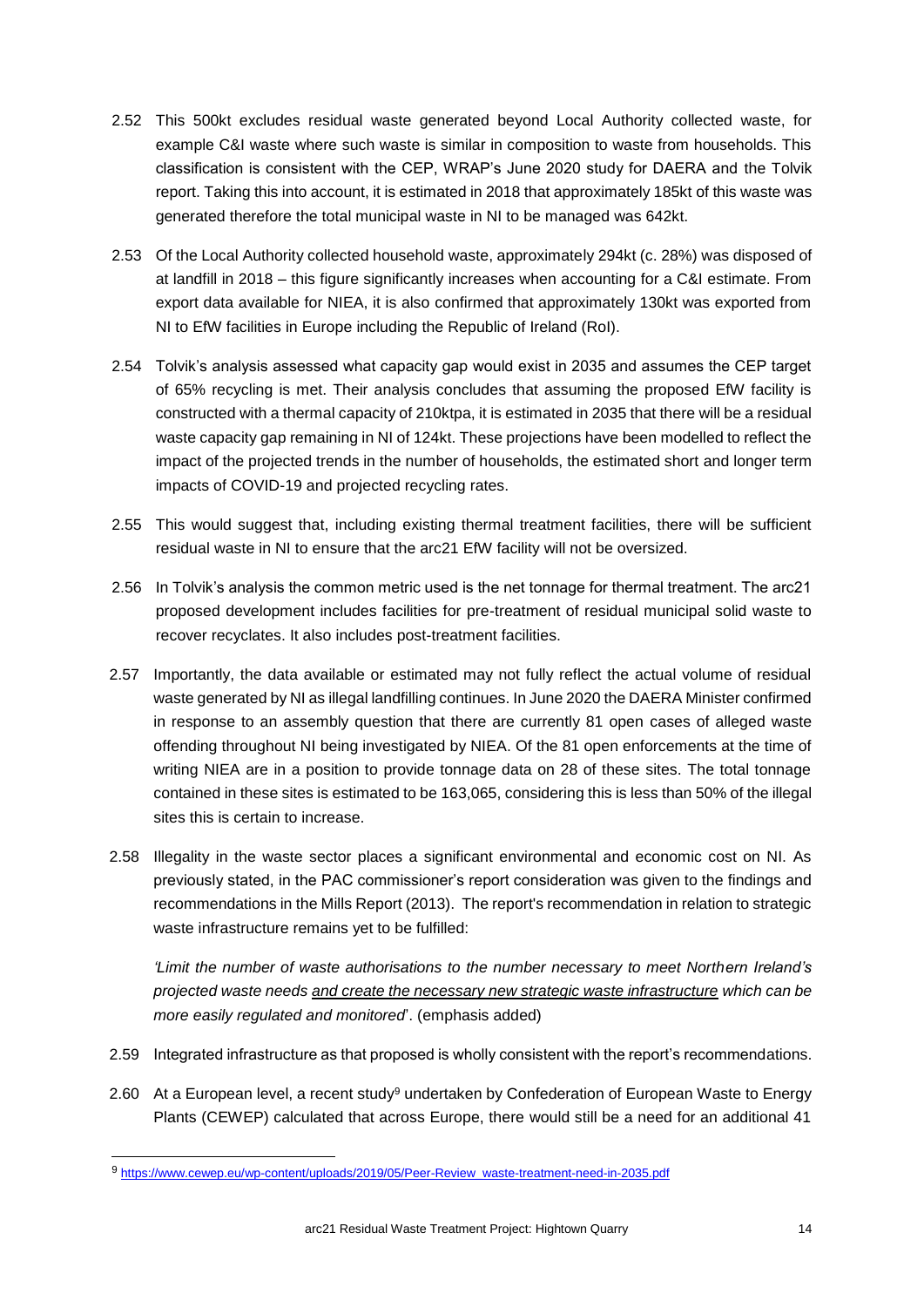million tonnes of EfW capacity to meet the CEP municipal waste landfill targets assuming the recycling targets for 2035 will be achieved.

### **Economic Burden and Uncertainty**

- 2.61 Setting aside the environmental and economic burden of illegal waste activities, waste management is estimated to account for approximately 15-20% of annual Local Authority expenditure.
- 2.62 The Grant Thornton analysis (Appendix 2.2) estimates that for the past 3 years the annual average costs to NI Councils for landfilling of their waste is in excess of £30m taking into account landfill taxes and gate fees. NI Councils are paying approximately £16m per annum to export Local Authority waste. Destinations for exported waste include Sweden, Denmark and RoI.
- 2.63 Analysis from each of the 11 Council's finances in NI, taken from accounts for the 2018/19 financial year, shows that all Councils were in debt as of April 2019 – the combined total for the arc21 Councils alone being over £350m.
- 2.64 Moving forward, the impact of the COVID-19 crisis will lead to a significant worsening of local government finances as rates and other incomes decline rapidly. From pressures on public expenditure at an Assembly and Executive level in NI to a Local Council level, there has never been a more pressing requirement to support economic growth through increased investment in service delivery and infrastructure. In addition, the impact of the COVID-19 crisis has brought to the fore the importance of self-sufficiency for NI in relation to all supply chains, including waste management.
- 2.65 As detailed below, continuing to rely on the status-quo of landfilling and exporting will likely lead to increased costs and will not provide the budgetary certainty a Local Authority owned and integrated facility will provide as that proposed by arc21.

#### **Resilience and Self-sufficiency**

- 2.66 The COVID-19 crisis has highlighted that waste management is an essential service to our society and Councils across the UK are making sustained efforts to ensure the continuity of waste management activities. Maintaining this continuity is a serious challenge as Councils see increased volumes of residual household waste, disruption due to shortages of staff, the need to implement increased health and safety measures and providing provision for the safe handling of waste produced by householders fallen ill with COVID-19.
- 2.67 Across the UK and Europe, there has been a significant increase in demand for capacity in EfW facilities due to the increased volume of household and other waste and because of the challenges outlined above. Relying on other European countries to accept waste from NI carries significant risk insofar local demand is increasing and that export of waste involves a supply chain of various transportation movements including refuse collection vehicles, articulated trucks, ships and cranes to get from the kerbside to the EfW facility with individuals involved at each step of this process.
- 2.68 The Strategic Investment Board in a report commissioned by DAERA (*Analysis of the 2020 Residual Waste Infrastructure Requirements*, July 2015) has described the reliance on exporting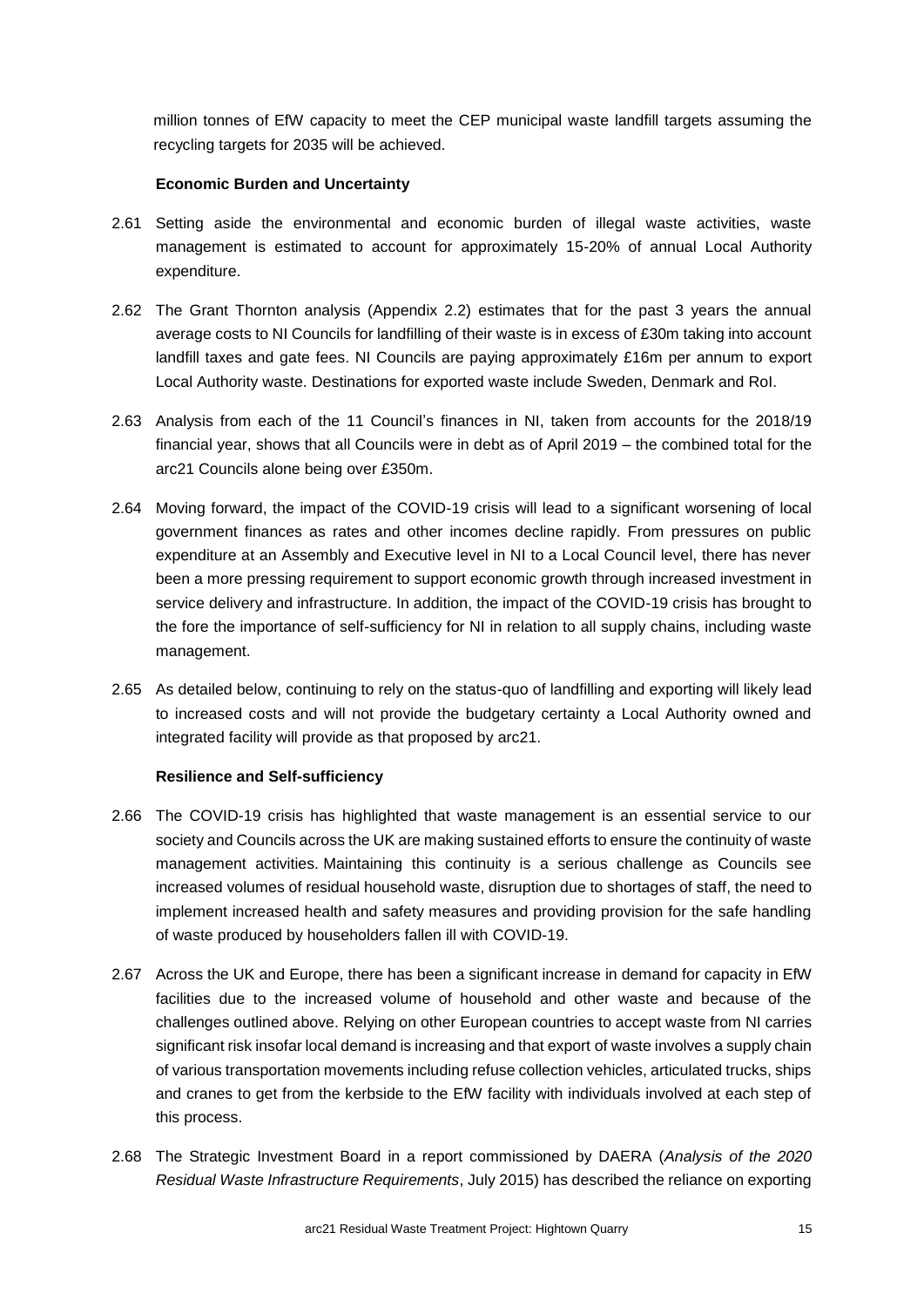residual waste as *'perverse'*. This reflected the context where NI is exporting waste as a renewable fuel which contributes to meeting renewable energy targets elsewhere in Europe whilst at the same time importing fossil fuel to meet NI needs. Their report stated:

'… *even setting aside the obligation to take due account of the Proximity Principle medium to long term reliance on export as a means of securing the environmental benefits associated with achieving EU compliance can be considered as a very high-risk approach'.*

- 2.69 It is plainly illogical given its carbon footprint and a missed opportunity for NI to continue to export its residual waste. It is counter-intuitive for our Councils to pay (£16m per annum) to export waste to EU countries where they realise the additional benefits of heat and electricity, particularly where security of energy supply is of concern for NI and NI has to pay to import the fossil fuel equivalent energy.
- 2.70 There is also no guarantee that this cost of export will not increase in the future for Local Councils. For example, it is known that other countries such as the Netherlands and Sweden have introduced import tax, €32 per tonne and SEK75 per tonne rising to SEK125 per tonne in 2022 respectively. These taxes forced several Local Authorities including Essex, to switch from export to landfill at short notice. With the COVID-19 crisis, it is likely that many more will follow in prioritising local needs before importing waste.
- 2.71 As summarised by Tolvik (Appendix 2.3) there are increasingly risks associated with a long term residual Local Authority Collected Municipal Waste (LACMW) solution based on the production of RDF for export. These include:
	- Tax uncertainty in recipient countries:
	- Capacity uncertainty in Denmark it has been agreed to reduce EfW capacity by 30% to remove reliance on imports;
	- Brexit related issues volatility of exchange rates and uncertainty around port delays and transport costs;
	- Supply chain complexity modest disruption can have a serious impact; and
	- Reputational risk the ability for a Council to have certainty to the final destination of their waste is much less than delivery direct to local facilities.
- 2.72 Similarly, with disposal of 29% of our waste currently going to landfill at a cost of £30m per annum, there is no long-term security in this option. Information from DAERA confirms that landfill capacity in NI is likely to run out within nine years. Without an alternative solution, this is likely to lead to increased transport costs, with the associated increase in emissions and a likely escalation of gate fees to facilitate demand.
- 2.73 In summary, Local Councils cannot continue to rely upon landfill and export of residual waste as a viable medium to long term solution. Both are inconsistent with the fundamental principles of the waste hierarchy and the CEP principles. They will also contribute to the climate crisis and will see rising costs for Local Councils and ratepayers in the future.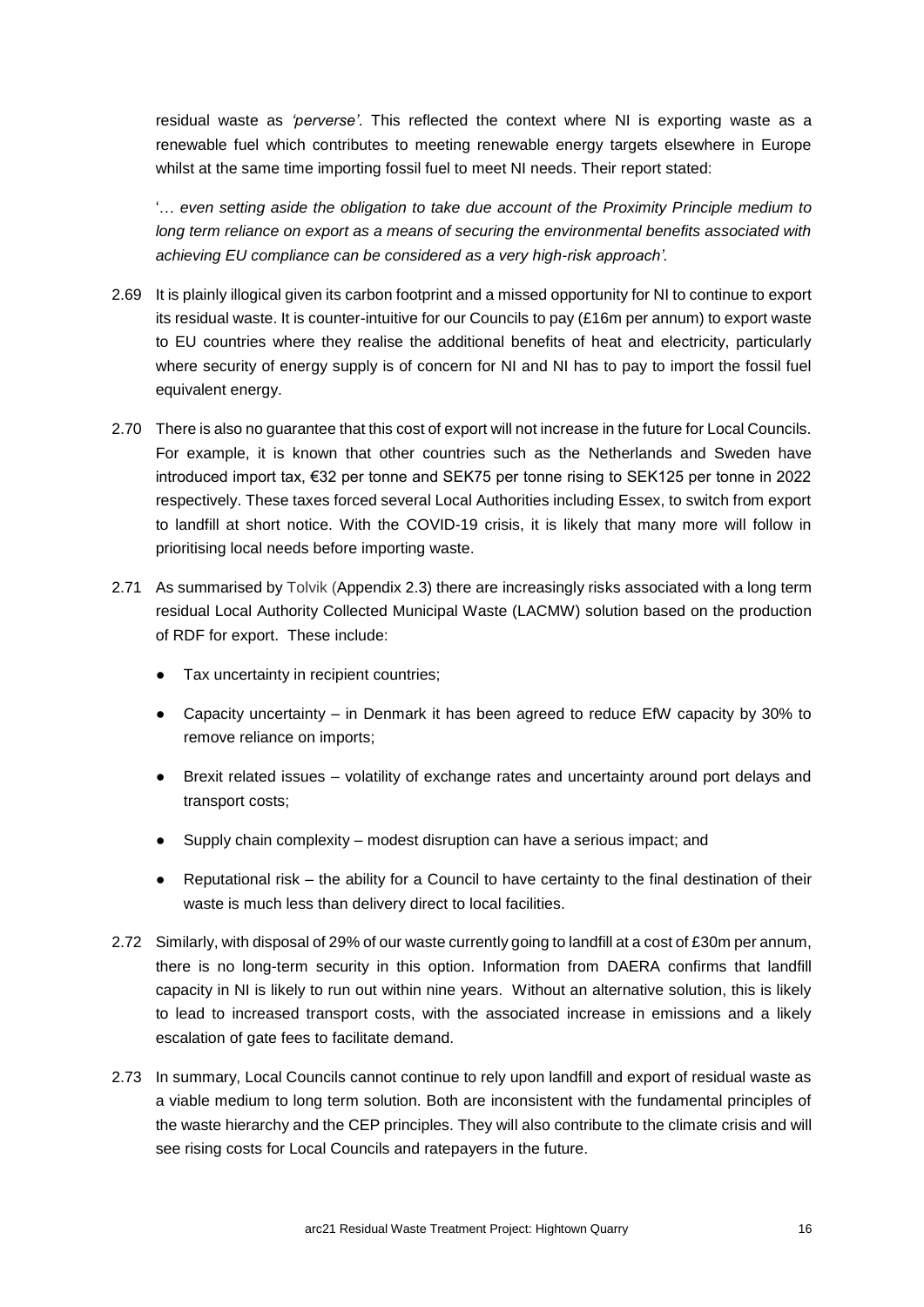#### **Existing Thermal Treatment Facilities**

- 2.74 As outlined in the Tolvik Report (Appendix 2.1), within NI other than facilities thermally treating specialist waste streams, e.g. wood, there are currently two facilities permitted to combust (treated) residual waste:
	- Full Circle Generation (FCG) Limited, Belfast, BT3 9ED. This has an operational permitted capacity of 180ktpa.
	- Lafarge Cement UK Limited, Cookstown, BT80 9AR. The permit for this facility does not explicitly refer to tonnages as it is permitted to accept a range of waste and biomass derived alternative fuels to coal, including residual waste in the form of Solid Recovered Fuel (SRF). Over the last three years it has accepted around 30,000MWh of SRF each year – which is conservatively estimated to be no more than 9ktpa, a trivial amount of waste in planning terms.
- 2.75 The FCG facility, described in its planning application as a combined heat and power generating station for the treatment of RDF by gasification, was due to become operational in 2017. In March 2020 the operator Bouygues informed the NIEA that the facility has completed its commissioning and is now operational.
- 2.76 As outlined in the Tolvik Report, (Appendix 2.3 *Review of Local Authority Residual Waste Procurements)* the popularity of gasification (or similar Advanced Conversion Technologies (ACT)) for the treatment of residual waste in the UK was primarily driven by the subsidy support available for the power generated – initially under the Renewables Obligation (RO) scheme and more latterly under Contracts for Difference.
- 2.77 The overall performance of the ACT sector has been very poor. Ten commercial-scale ACTs have been constructed in the UK, four are understood to have been "taken over" (completed commissioning and now operational) one has been mothballed, of the remaining five ACTs, three are currently in hot commissioning and have been in construction for at least 4½ years. A conventional EfW typically takes 3 – 3½ years to construct. According to *UK Energy from Waste Statistics – 2019* in 2019 seven ACT facilities which started construction before 2017 accepted residual waste and on average they processed just 27% of their expected capacity. Notably, the Tolvik analysis has assumed the FCG facility will process 90% of its expected capacity.
- 2.78 As a consequence, credible developers of infrastructure on behalf of Local Authorities are moving away from ACT/gasification and a number of sites with permission for ACT/gasification have gone back into the planning system to alter their thermal treatment technology to a conventional modern moving grate technology.
- 2.79 The FCG facility's planning permission restricts its waste feedstock to EWC code 19 12 10, RDF. Unlike moving grate EfW facilities ACT/gasification cannot process untreated waste. This clearly implies any Local Authority waste to be accepted at this facility will be required to be pre-treated off-site prior to arriving at the FCG facility.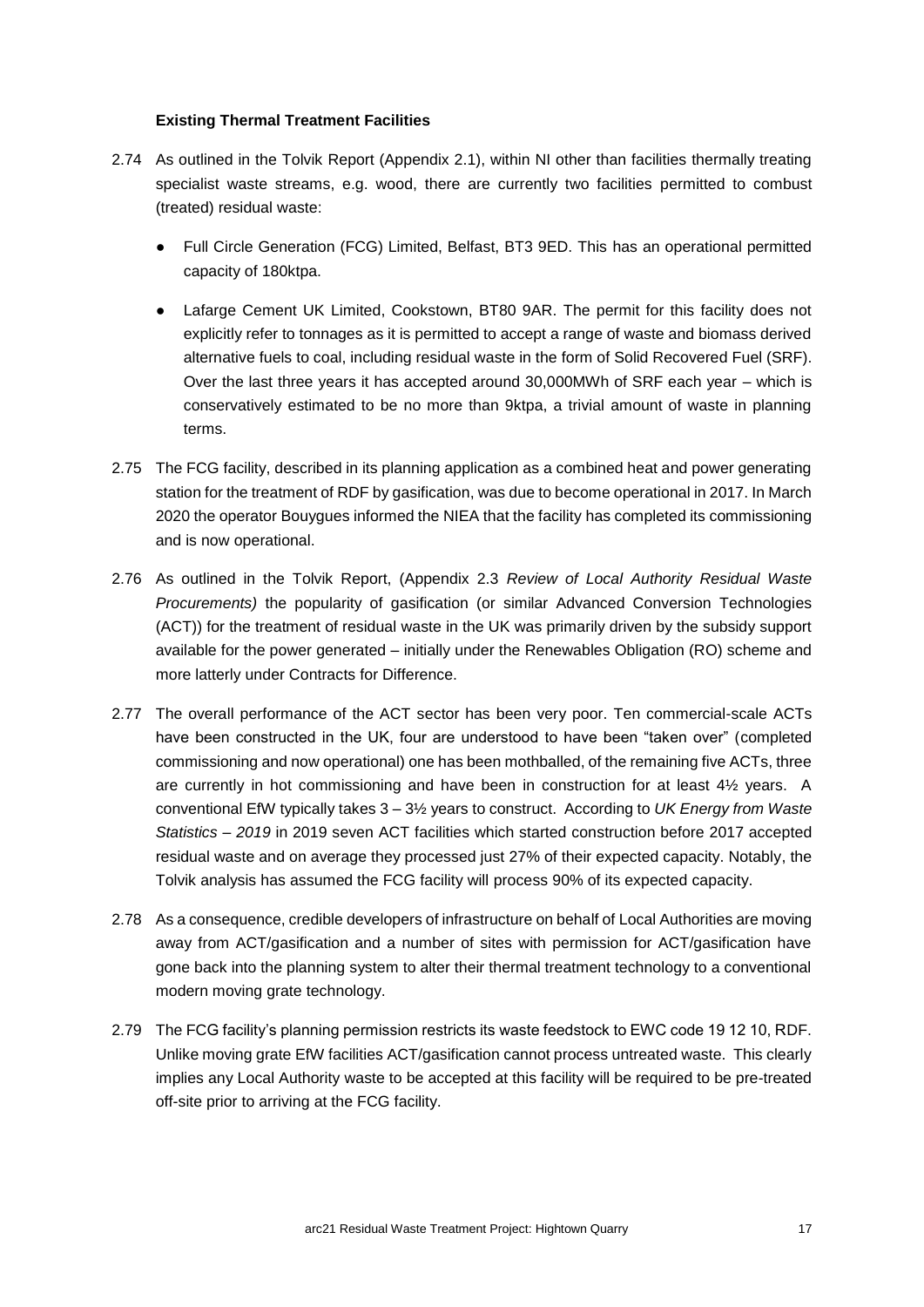- 2.80 This is in contrast to the proposed development that will provide an integrated and self-sustaining waste management solution entirely independent of other remote facilities, consistent with the recommendations of the Mills report.
- 2.81 As outlined by Tolvik (Appendix 2.3) the overall performance of the ACT/gasification sector has been very poor and for NI Councils to rely on one facility and a technology with a limited track record for the majority of their residual waste treatment requirements and for securing CEP compliance is high risk.
- 2.82 As noted in the Tolvik assessment (Appendix 2.1) there is one cement kiln in Northern Ireland which is permitted to accept SRF. As detailed this facility has accepted small amounts of waste material. Any waste accepted from a Local Authority waste source would require this material to have very specific specifications, including a high calorific value, low moisture and be homogenous. The source for this material is generally commercial industrial waste. LACMW does not offer these properties. There are also a number of cement kilns in ROI and Europe which accept SRF from NI. These facilities are not suitable to provide a robust, reliable and sustainable solution to NI Local Authority residual waste treatment requirements.
- 2.83 Importantly, the availability of alternative facilities from those considered by the PAC and DfI prior to the previous grant of planning permission remains unchanged. There is currently no waste management facility either operational or proposed in Northern Ireland that seeks to secure the combination of treatment processes and surety of controls for arc21 in an integrated fashion consistent with this proposal. Furthermore, the technology choice and configuration has been chosen to enable arc21 fulfil its corporate objectives to substantially pre-treat council collected waste prior to thermal treatment, minimise waste to landfill and to promote, educate and influence others on waste prevention, minimisation and recycling.

#### **Recycling and Landfill Targets**

- 2.84 As outlined earlier in relation to waste policy changes, NI is legally obliged to meet the 2035 targets imposed by the CEP. Measures to achieve these targets will be required to be considered as part of any forthcoming revised WMS or WMP.
- 2.85 The updated targets will require Councils to ensure that less than 10% of the municipal waste generated is sent to landfill (currently at 28% with additional reliance on export) and that 65% of municipal waste is re-used and recycled (currently at 49.5%).
- 2.86 The Tolvik market analysis (Appendix 2.1) refers to evidence from across Europe which suggest that once a 50% recycling rate has been achieved as is almost the case in NI, maintaining the rate in increased recycling becomes progressively more challenging. This is because increases in recycling are then as a result of progressive improvements in capture rates of individual waste streams rather than from increasing the range of materials captured for recycling.
- 2.87 The proposed development will have the ability to make a contribution towards the 65% target through the extraction of recyclables from residual waste in the MBT plant and through processing the residues from the EfW facility.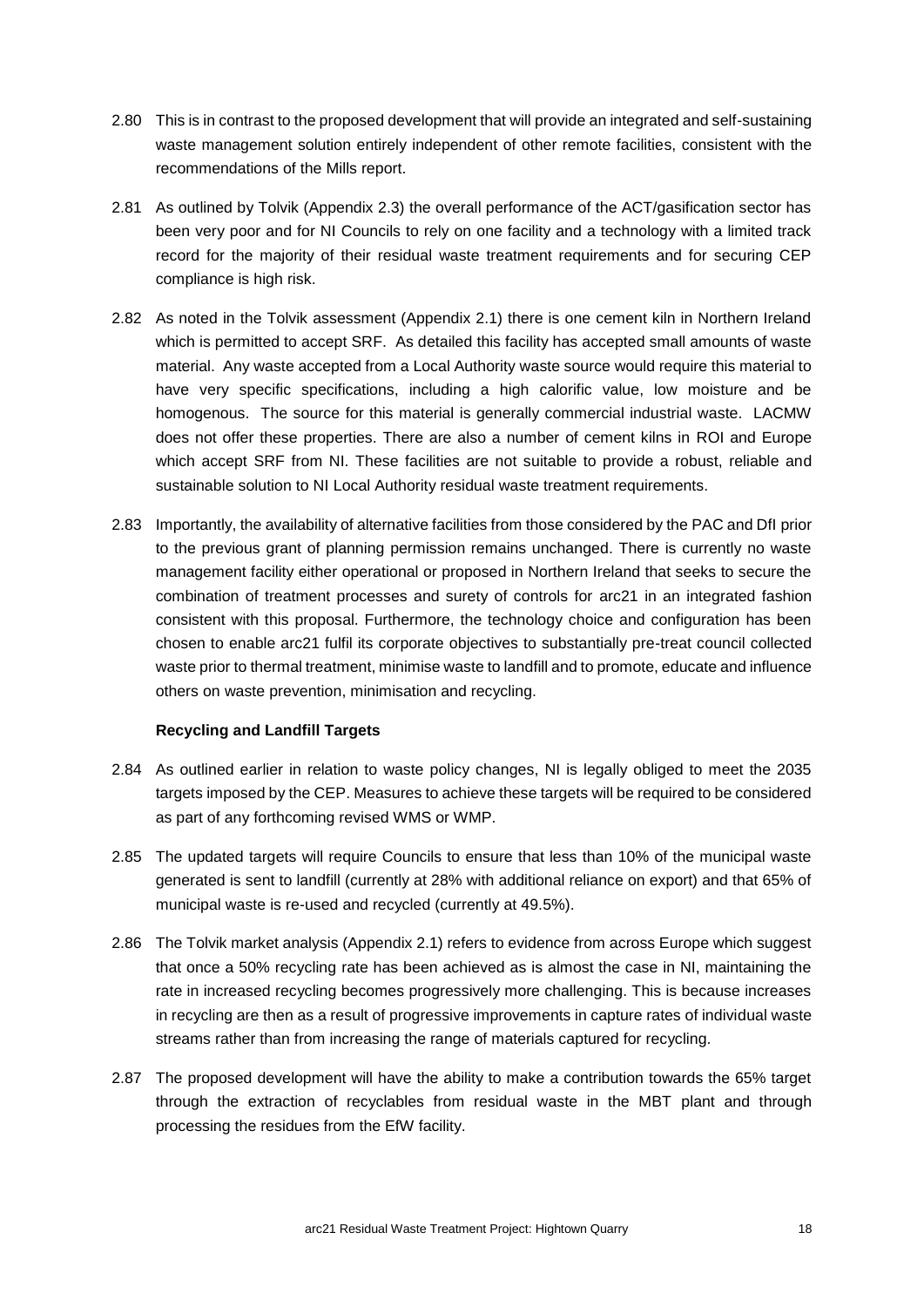- 2.88 Evidence elsewhere across Europe as referenced in the *No Time to Waste – Resources, Recovery and the Road to Net-Zero* inquiry above, demonstrates that the provision of EfW facilities does not impact negatively or discourage recycling. Other countries such as Germany and Belgium achieve the highest recycling rates and also have the highest energy recovery rates and the lowest landfill rates. For example, in 2018 Germany achieved a 67% recycling rate, 31% thermal treatment (EfW) and 2% landfill.
- 2.89 Achieving the 65% recycling target does not negate the requirement for a residual waste solution such as EfW. In the absence of EfW, there is no alternative solution to landfill other than to increase the level of export to meet the 10% cap. As explained above, reliance on export is not considered a feasible nor sustainable option.

#### **Delivering Value for Money**

- 2.90 Having confirmed that the proposed facility will play a key contribution to NI achieving 2035 targets, consideration should also be given to the proposed solution in delivering value for money.
- 2.91 As outlined by Grant Thornton (Appendix 2.2), the COVID-19 crisis has contributed to a significant worsening of Local Government finances as rates and other incomes decline rapidly. For the reasons as outlined above, costs for Local Councils associated with current waste management practices i.e. landfill and export of waste, will only continue to increase in the future. The arc21 facility will ensure councils are self-sufficient and have a long-term, sustainable and resilient solution for their waste.
- 2.92 In the absence of any NI Executive or Local Council budget to secure such infrastructure, it falls upon the private sector to provide a solution. The proposed development represents £240m injection of foreign direct investment in NI infrastructure that is not at the expense of the public purse.
- 2.93 arc21 is undertaking a public procurement exercise to deliver the proposed facilities with a single remaining bidder. The sequence of the current process is to complete the public procurement following the grant of planning permission and to compile a business case for consideration by arc21 Local Councils.
- 2.94 The capital costs of the proposed development will be funded by the contractor if successful, with arc21 Local Councils then paying a gate fee over the term of the project agreement. Once completed and commissioned, the land and facilities will be in public ownership with arc21 granting a licence to a professional operator.
- 2.95 Importantly, the final tender will be scrutinised by arc21 Local Councils and must be in accordance with arc21's specification and requirements. The level of the gate fees set out in the final tender will also be assessed as to whether they represent value for money depending on market circumstances at that time. It is also foreseen that any contract will have a mechanism for the sharing of certain project revenues for example through the sale of commodities such as metals that have been recycled. This will be income for arc21 and the partner Councils and may partially offset gate fees.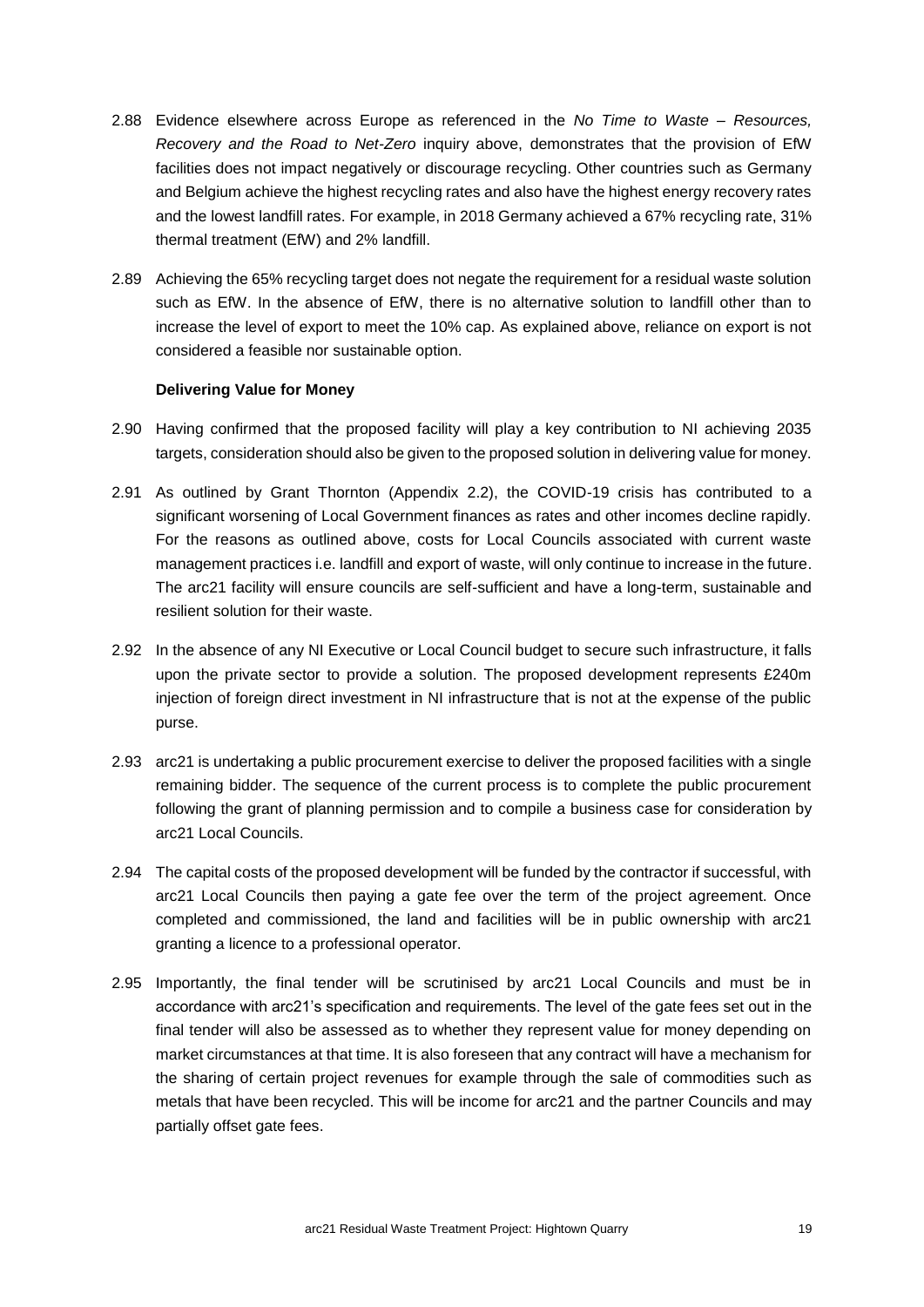- 2.96 To date and due to ongoing delays in securing the statutory consents, the final bidder has not submitted a final tender to allow arc21 to complete a business case to submit to its constituent Councils. There has been no proposal submitted or agreement made with regards to commercial issues such as duration of any contract or council waste tonnage commitments. It is foreseen that this commercial process would be resolved through the procurement process in competitive dialogue following the grant of planning permission.
- 2.97 In short if there is no competitive business case presented by the bidder that is accepted as compelling by arc21 Local Councils, the procurement process will collapse and the facilities will not be delivered. A new procurement process, or more likely multiple procurement processes, would be required to be commenced for any alternative solutions. The reputational damage to Northern Ireland will be significant as all three of the regional waste management projects will have been abandoned.
- 2.98 As examined in Appendix 2.3 by Tolvik, there are 52 Local Authorities or Local Authority partnerships in the UK which generated more than 200ktpa of Local Authority collected waste in 2018/19. Of these, 45 (87%) are currently in a long term contract that supports residual waste treatment infrastructure. Seven (13%) Local Authorities have no such long term contract and of these, four procured a long term solution but the contract has subsequently been terminated. Only three Local Authorities or partnerships generating more than 200ktpa have yet to procure a long term residual waste solution including arc21. It is therefore highly unusual that a Local Authority partnership of arc21's size has yet to secure a long term residual waste solution.
- 2.99 Tolvik also point out (Appendix 2.3, para 32 and 38) that in terms of selecting a long term residual waste solution, the performance and track record of the sector means that they do not believe that for future procurements any credible bidder would propose either a standalone MBT nor ACT, such as gasification. They conclude that the only deliverable technology option for a future Local Authority procurement is likely to be a conventional moving grate EfW. Therefore highlighting that although the arc21 procurement was launched in 2008 the technology configuration proposed today presents a robust, long term economical solution for arc21 residual waste requirements for the future.
- 2.100 Notably, the benefits of the proposed development are not just limited to cost savings for Local Councils and must be considered in the wider context in terms of environmental value. The benefits of EfW include diverting waste from landfill (reduction in GHG emissions), particularly limiting methane emissions from legal and illegal landfills which is a much more potent greenhouse gas than carbon dioxide, minimising transportation of waste and importation of fossil fuels (carbon footprint) and capturing the energy (electricity/heat) benefits for NI.

#### **Summary**

- 2.101 PPS11 supports proposals for waste management facilities where need is identified in the WMS and WMP. As set out previously, the arc21 WMP determined its capacity requirements based on a longer term view of residual waste requirements beyond the 2020 targets.
- 2.102 Notwithstanding, the 2030 and 2035 targets introduced by way of the CEP that will be required to be considered as part of any revised WMS or WMP that are yet to be progressed. The CEP sets ambitious targets of increased recycling by 65% and a landfill restriction in 2035 and